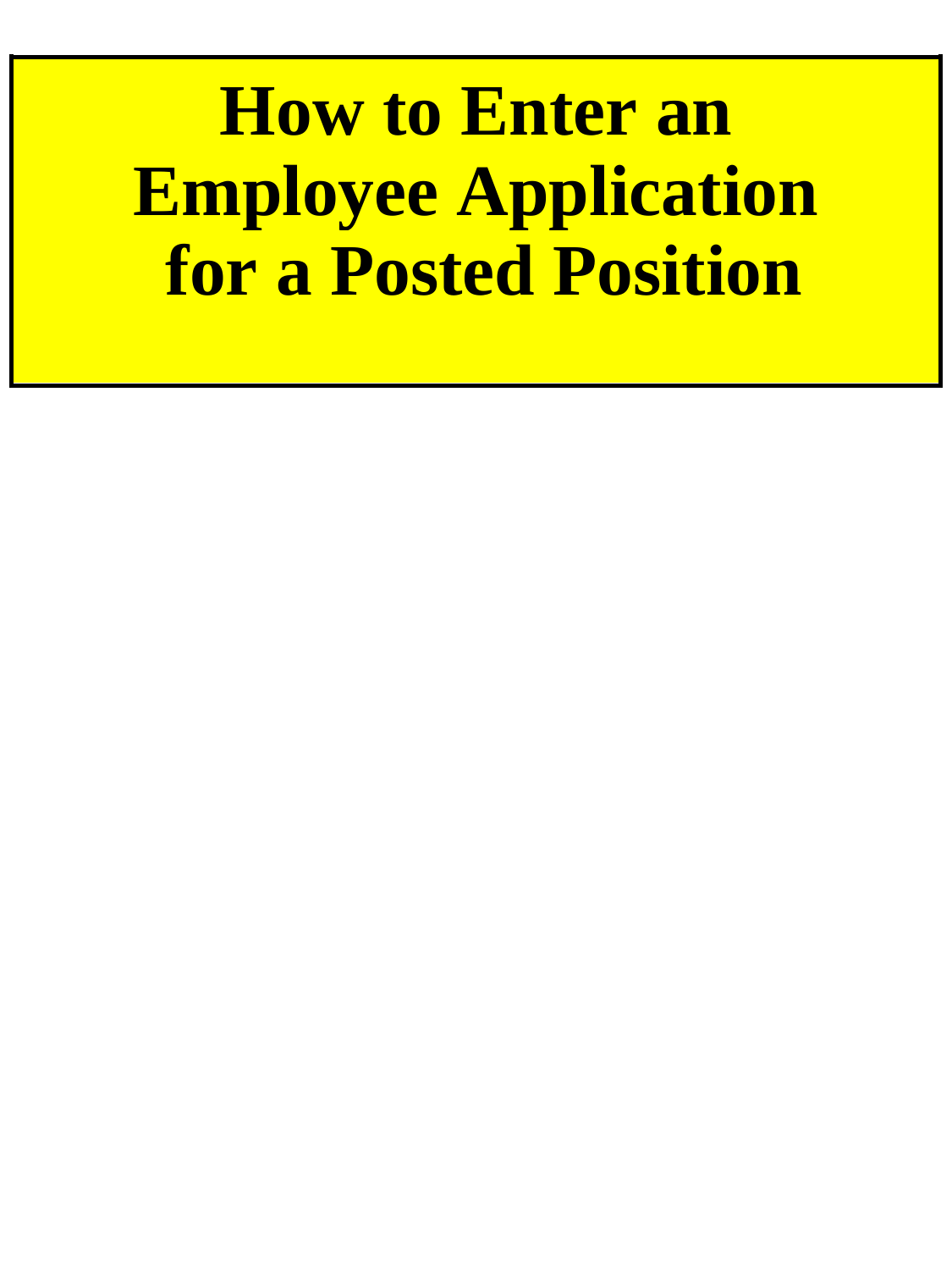**1. Before proceeding with the application instructions, please review the attachment requirements for the job posting you are applying for. You can find these requirements on the EPISD Job Posting Page under the Posting ID link.**

| <b>Campus Leadership</b>    |                                                                                                                                                                                                   |                                                                                                                                                                                                                                                                                                                                                      |                                                                                                                                               |                   |                                                                    |              |
|-----------------------------|---------------------------------------------------------------------------------------------------------------------------------------------------------------------------------------------------|------------------------------------------------------------------------------------------------------------------------------------------------------------------------------------------------------------------------------------------------------------------------------------------------------------------------------------------------------|-----------------------------------------------------------------------------------------------------------------------------------------------|-------------------|--------------------------------------------------------------------|--------------|
| <b>Position</b>             |                                                                                                                                                                                                   | <b>Organization</b>                                                                                                                                                                                                                                                                                                                                  | <b>Application Deadline</b>                                                                                                                   | <b>Posting ID</b> | <b>Job Description</b>                                             |              |
| <b>Principal Elementary</b> |                                                                                                                                                                                                   | Nixon Elementary School                                                                                                                                                                                                                                                                                                                              | 10-15-2021                                                                                                                                    | 944               | <b>Job Description</b>                                             | <b>Apply</b> |
|                             |                                                                                                                                                                                                   |                                                                                                                                                                                                                                                                                                                                                      |                                                                                                                                               |                   |                                                                    |              |
| <b>Job Posting</b>          |                                                                                                                                                                                                   |                                                                                                                                                                                                                                                                                                                                                      |                                                                                                                                               |                   |                                                                    |              |
| 944 - Principal Elementary  |                                                                                                                                                                                                   |                                                                                                                                                                                                                                                                                                                                                      |                                                                                                                                               |                   |                                                                    |              |
| Posting ID:                 | 944                                                                                                                                                                                               |                                                                                                                                                                                                                                                                                                                                                      |                                                                                                                                               |                   |                                                                    |              |
| Role:                       | Principal Elementary                                                                                                                                                                              |                                                                                                                                                                                                                                                                                                                                                      |                                                                                                                                               |                   |                                                                    |              |
| Organization:               | 161 - Nixon Elementary School                                                                                                                                                                     |                                                                                                                                                                                                                                                                                                                                                      |                                                                                                                                               |                   |                                                                    |              |
| Posting Opens:              | 10-01-2021                                                                                                                                                                                        |                                                                                                                                                                                                                                                                                                                                                      |                                                                                                                                               |                   |                                                                    |              |
| Posting Closes:             | 10-15-2021                                                                                                                                                                                        |                                                                                                                                                                                                                                                                                                                                                      |                                                                                                                                               |                   |                                                                    |              |
| Qualifications:             | Three (3) letters of recommendation<br>⊳ Must be signed<br>Copy of current Principal SBEC certification<br>◇ Copy of AEL or ILD certificate<br>◇ Copy of T-TESS certificate (current school year) | For more information, please Click here to view job description.<br>Current resume (include month/year of teaching and professional experience)<br>Must be dated within a year of the application closing date;<br>Must be on official company/business letterhead<br>No late applications or attachments will be accepted after the posting closes. | The following documents must be uploaded as a PDF with your application to be considered for an interview:                                    |                   | Application<br>requirements<br>for this job<br>posting<br>example. |              |
| Salary:                     | view salary schedule.                                                                                                                                                                             | Salary placement to be determined based on years of experience. For more information, please Click here to                                                                                                                                                                                                                                           |                                                                                                                                               |                   |                                                                    |              |
| Contact Information:        | ولقطاء المستحدث والمتقيد القطاعة تسامح أحداره أحادها المستقف ومسأرورة                                                                                                                             | <u>A</u> pply                                                                                                                                                                                                                                                                                                                                        | If you have any questions or require assistance, please contact the Human Resources Department at (915)230-2040. Application must be<br>Close |                   |                                                                    |              |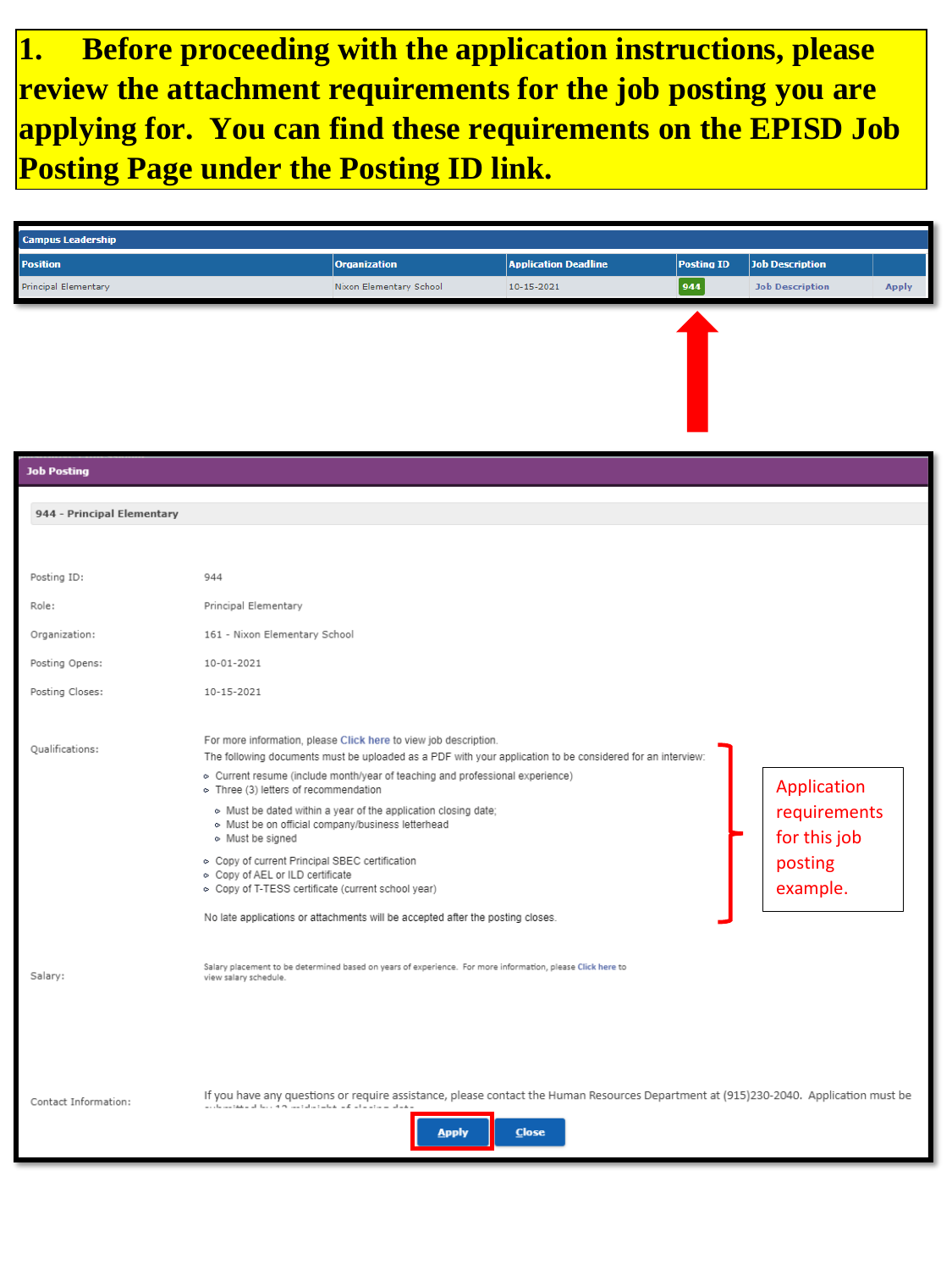**2. After you have reviewed the requirements, click on Apply. Sign into the Frontline Employee Service Center. Enter your Frontline User ID and Password.**

| $\boldsymbol{S}$ frontline<br><b>Welcome to the El Paso Independent School District</b><br><b>Employee Service Center</b> |
|---------------------------------------------------------------------------------------------------------------------------|
| L User ID                                                                                                                 |
| Password                                                                                                                  |
| <b>D</b> Sign On                                                                                                          |
| Forgot Password   Forgot User ID<br>Need an Account? Register                                                             |

**3. Select "My Employment Records" from the side menu. Select "My Employee Transfer Request". Please note that you will be applying for a posted position and not a lateral transfer.**

| ERP & SIS<br>El Paso Independent School District |                                                                            |  |  |  |  |  |  |
|--------------------------------------------------|----------------------------------------------------------------------------|--|--|--|--|--|--|
| Welcome                                          |                                                                            |  |  |  |  |  |  |
| $\bigcirc$<br>⊕<br>«                             | Welcome                                                                    |  |  |  |  |  |  |
| <b>My Service Center Home</b>                    |                                                                            |  |  |  |  |  |  |
| <b>My Personal Information</b>                   | <b>S</b> frontline                                                         |  |  |  |  |  |  |
| <b>My Leave Balances</b>                         |                                                                            |  |  |  |  |  |  |
| <b>My Absence Reporting</b>                      |                                                                            |  |  |  |  |  |  |
| <b>My Time Cards</b>                             | <b>Employee Service Center</b>                                             |  |  |  |  |  |  |
| <b>My Employment Records</b>                     |                                                                            |  |  |  |  |  |  |
| <b>My Pay Information</b>                        | Welcome to the El Paso Independent School District Employee Service Center |  |  |  |  |  |  |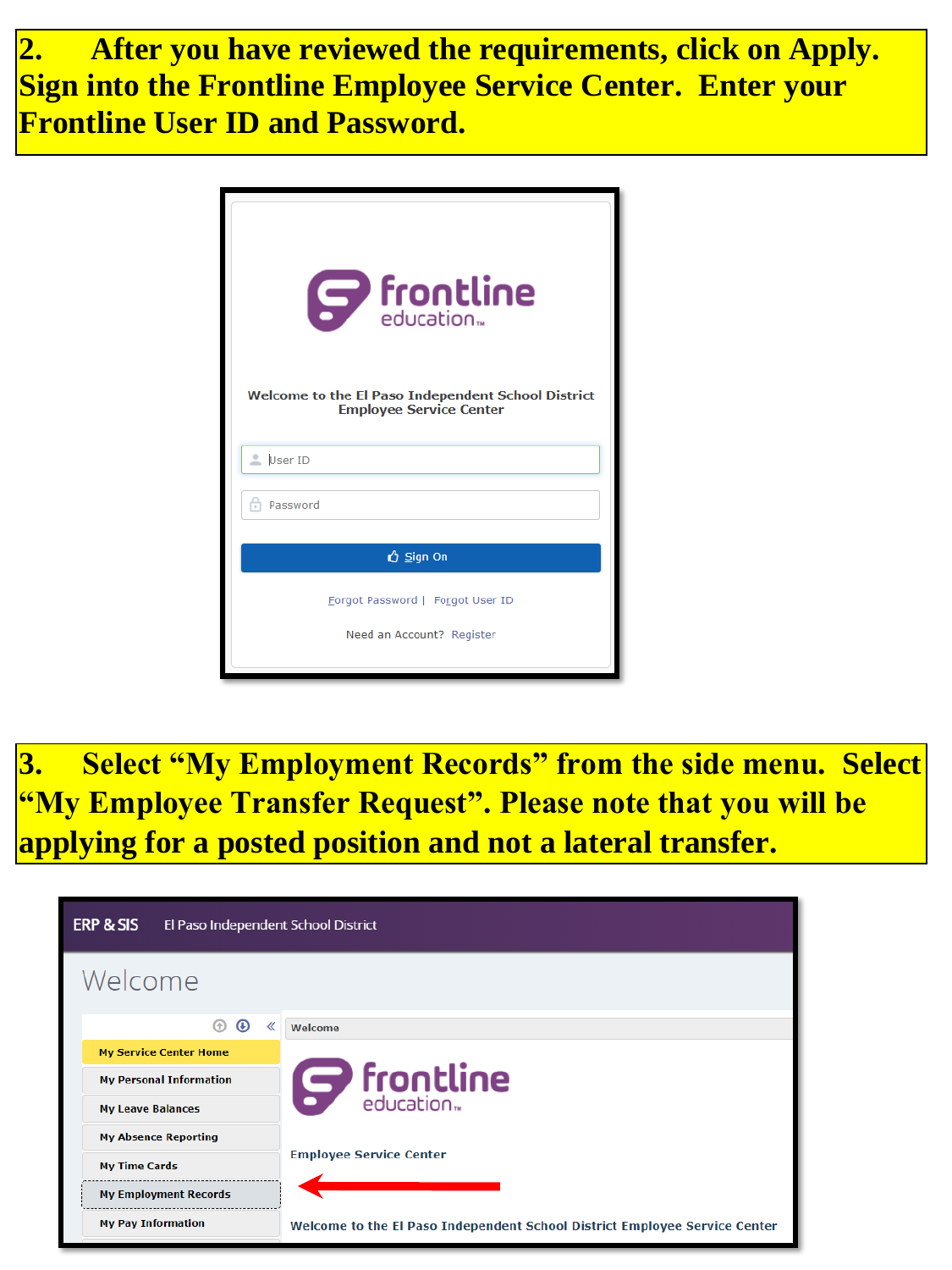| <b>ERP &amp; SIS</b><br>El Paso Independent School District |                                                                                                                                                                                                                                                                                    |  |  |  |  |  |  |  |
|-------------------------------------------------------------|------------------------------------------------------------------------------------------------------------------------------------------------------------------------------------------------------------------------------------------------------------------------------------|--|--|--|--|--|--|--|
| Welcome                                                     |                                                                                                                                                                                                                                                                                    |  |  |  |  |  |  |  |
| $\odot$<br>$\odot$                                          | Welcome                                                                                                                                                                                                                                                                            |  |  |  |  |  |  |  |
| <b>My Service Center Home</b>                               |                                                                                                                                                                                                                                                                                    |  |  |  |  |  |  |  |
| <b>My Personal Information</b>                              | $\boldsymbol{S}$ frontline                                                                                                                                                                                                                                                         |  |  |  |  |  |  |  |
| <b>My Leave Balances</b>                                    |                                                                                                                                                                                                                                                                                    |  |  |  |  |  |  |  |
| <b>My Absence Reporting</b>                                 |                                                                                                                                                                                                                                                                                    |  |  |  |  |  |  |  |
| <b>My Time Cards</b>                                        | <b>Employee Service Center</b>                                                                                                                                                                                                                                                     |  |  |  |  |  |  |  |
| <b>My Employment Records</b>                                |                                                                                                                                                                                                                                                                                    |  |  |  |  |  |  |  |
| My Job Information                                          | Welcome to the El Paso Independent School District Employee Service Center                                                                                                                                                                                                         |  |  |  |  |  |  |  |
| <b>My Certification</b>                                     |                                                                                                                                                                                                                                                                                    |  |  |  |  |  |  |  |
| <b>My Education &amp; Degrees</b>                           |                                                                                                                                                                                                                                                                                    |  |  |  |  |  |  |  |
| My Employee Transfer Request                                | This information is stored in Human Resources and is used for payroll and reporting purposes. Please verify that all information is correct.<br>To up, ate your legal name you must complete the Name Change Form by visiting Human Resources and providing proper identification. |  |  |  |  |  |  |  |
| My Job Description                                          | To update address, phone number, disclosure options or emergency contact information, please log into my.episd                                                                                                                                                                     |  |  |  |  |  |  |  |

**4. Under Job Selection, click on the appropriate Job Category. These Job Categories match the categories on the EPISD Job Posting Page.**

| <b>Job Selection</b>    | on submit" after making your final selections.                                         |  |  |  |  |  |
|-------------------------|----------------------------------------------------------------------------------------|--|--|--|--|--|
| <b>Transfer Details</b> | a voluntary reassignment is subject to a loss of ca                                    |  |  |  |  |  |
| <b>Personal Records</b> | summer school employment assignments are con                                           |  |  |  |  |  |
| Submit                  | Select a Job Category:                                                                 |  |  |  |  |  |
|                         | <b>District Jobs</b><br><b>Administrative Professional</b><br><b>Campus Leadership</b> |  |  |  |  |  |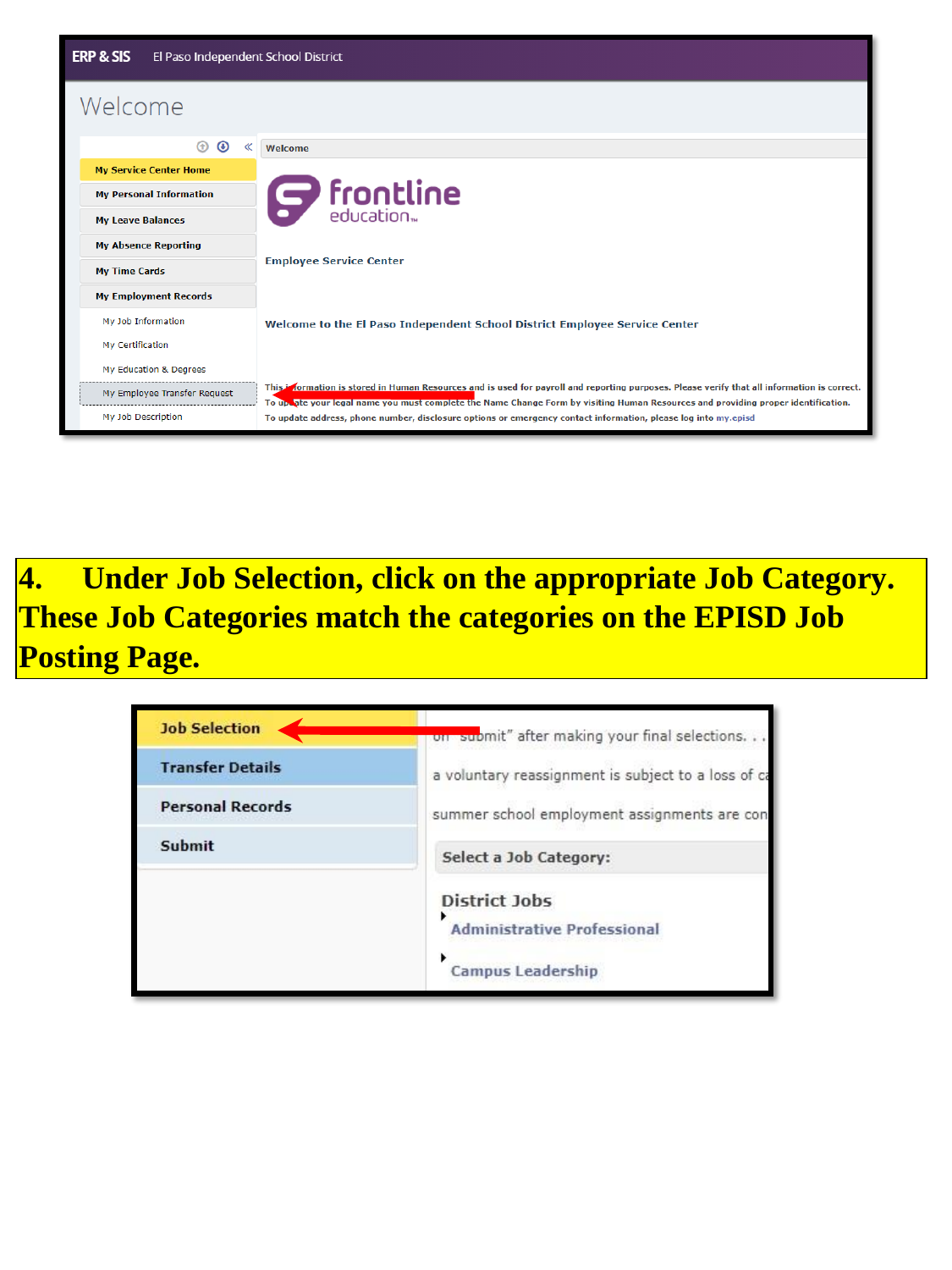**5. Click on the checkbox for the posted position you wish to apply for. Please note, only POOLED postings will allow you to choose an Organization. Click SAVE CHANGES.**

| $\circ$ $\circ$ $\circ$ | Back to Job Categories Save changes                                                                                                                              |
|-------------------------|------------------------------------------------------------------------------------------------------------------------------------------------------------------|
| <b>Job Selection</b>    | Jobs in Administrative Professional                                                                                                                              |
| <b>Transfer Details</b> | $\checkmark$ Education Diagnostician -- Posting ID: 22 --<br>ools -- Position Closes: Open Until Filled                                                          |
| <b>Personal Records</b> | Speech Therapist (Certificate Clinical Competence) -- Posting ID: 21 -- Organization: 822A-Spec Education - Pos at Schools -- Position Closes: Open Until Filled |
| Submit                  |                                                                                                                                                                  |
|                         | 图 Save Changes                                                                                                                                                   |

## **6. Click OK in the Notice box.**

| If you have added any new jobs to your<br>application, you MUST select Continue from this<br>page and continue through the application<br>process. |  |
|----------------------------------------------------------------------------------------------------------------------------------------------------|--|
| The Submit button MUST be selected in order to<br>be considered for any new jobs you have<br>added.                                                |  |
| t⁄) <u>0</u> k                                                                                                                                     |  |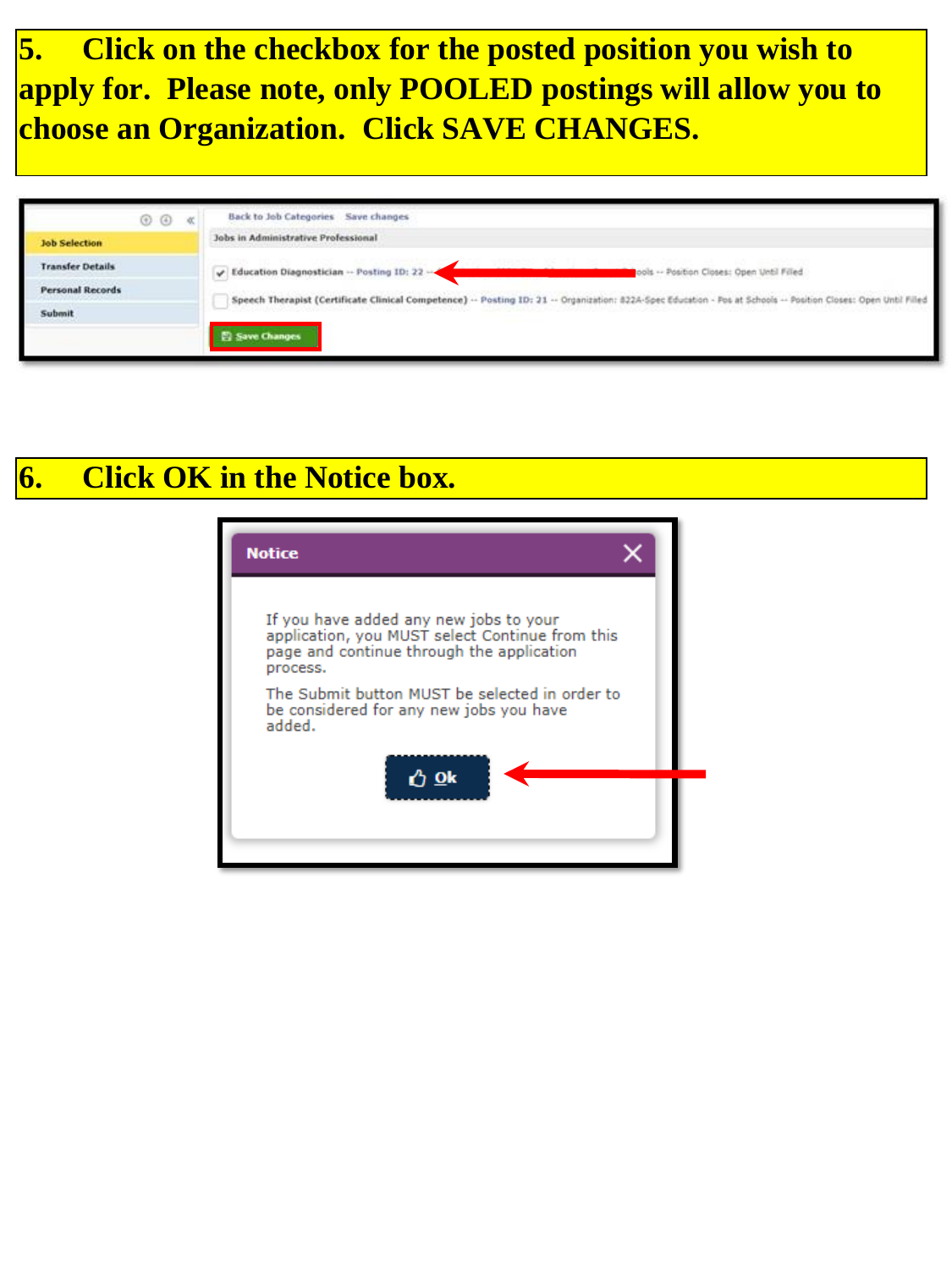## **7. From the Job Selection page, click CONTINUE.**

| <b>Job Selection</b>    | on "submit" after making your final selections. LATERAL TRANSFER: This reque                                                                                                                                                                                                                                                                                                                                                                      |
|-------------------------|---------------------------------------------------------------------------------------------------------------------------------------------------------------------------------------------------------------------------------------------------------------------------------------------------------------------------------------------------------------------------------------------------------------------------------------------------|
| <b>Transfer Details</b> | a voluntary reassignment is subject to a loss of campus seniority. SUMMER EMF                                                                                                                                                                                                                                                                                                                                                                     |
| <b>Personal Records</b> | summer school employment assignments are considered 'at-will' and are subject to                                                                                                                                                                                                                                                                                                                                                                  |
| Submit                  | Select a Job Category:                                                                                                                                                                                                                                                                                                                                                                                                                            |
|                         | <b>District Jobs</b><br>Administrative Professional You have selected: Education Diagnostician - 22<br><b>Campus Leadership</b><br>Paraprofessional<br><b>Summer School Middle</b><br><b>Summer School Professional</b><br>Summer School SPED (ESY)<br><b>Teacher Career &amp; Tech Ed</b><br><b>Teacher Elementary</b><br><b>Teacher High School</b><br><b>Teacher Middle School</b><br>n Cancel<br><b>Delete Application</b><br><b>Continue</b> |

**8. Select Assignment or Location as your application preference. If you applied for more than one posted position, you may move the assignment or location up or down depending on the order of your preference. Click CONTINUE.**

|                         | $\circledcirc$ Assignment<br>Please designate your transfer preference by location or assignment.<br>Location |            |
|-------------------------|---------------------------------------------------------------------------------------------------------------|------------|
| <b>Job Selection</b>    | $S_{\text{A}\text{-}signments}$                                                                               |            |
| <b>Transfer Details</b> | Assignment                                                                                                    | Posting ID |
| <b>Preferences</b>      | ES Librarian                                                                                                  |            |
| Reasons                 | Education Diagnostician                                                                                       | 22         |
| References              | Move Up $\land$<br>Move Down $\Diamond$                                                                       |            |
| <b>Personal Records</b> | h Back                                                                                                        |            |
| Submit                  | Continue                                                                                                      |            |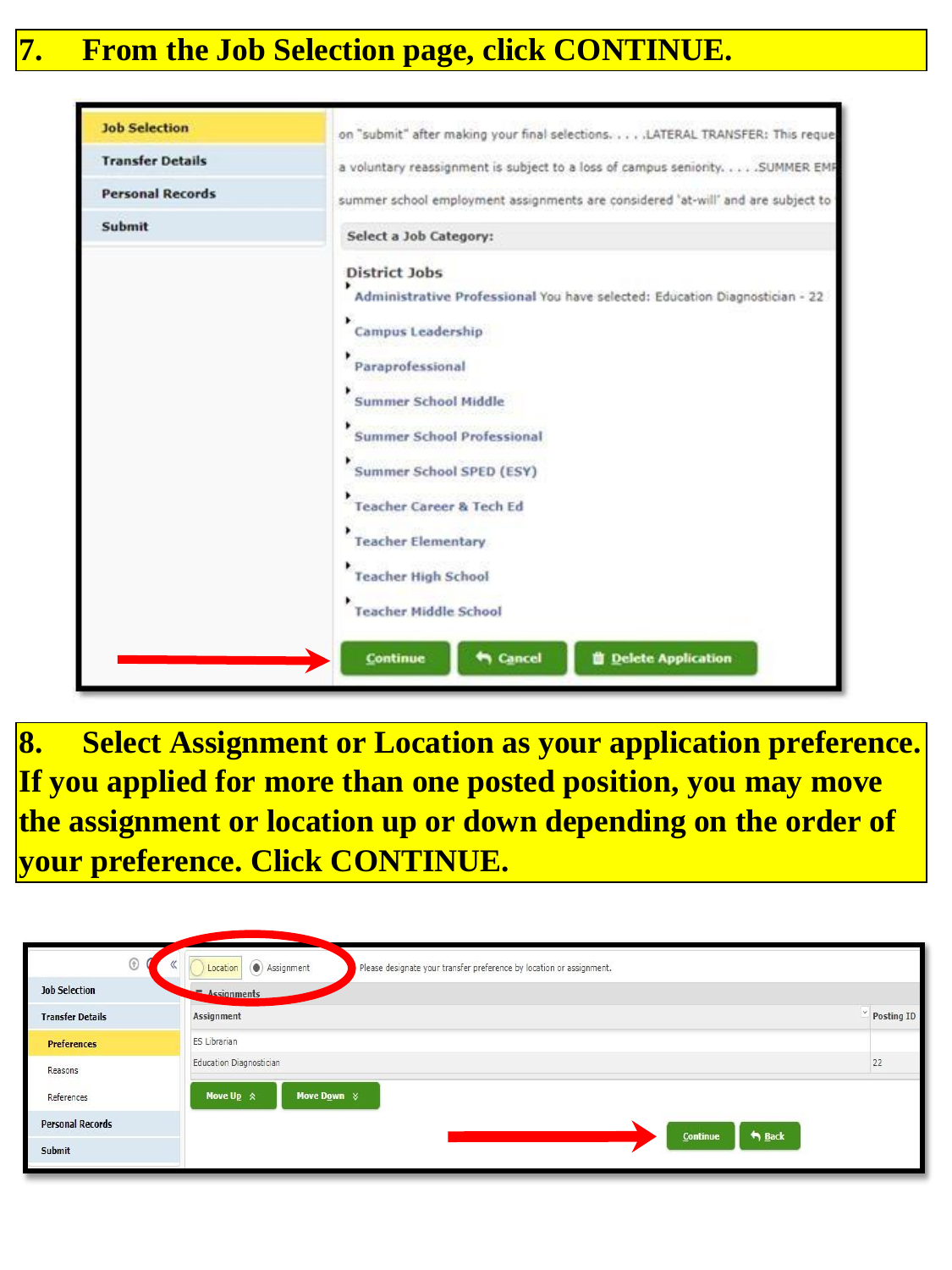## **9. Select 'Posted Position' as the Application reason. Click CONTINUE.**

|                         | ⊙ ⊙ | $\ll$ | Please select the reason(s) for this transfer request. **Please Note: Posted Positions are BID positions.** |
|-------------------------|-----|-------|-------------------------------------------------------------------------------------------------------------|
| <b>Job Selection</b>    |     |       | <b>Application Reason</b>                                                                                   |
| <b>Transfer Details</b> |     | ,     |                                                                                                             |
| Preferences             |     |       | Lateral Transfer                                                                                            |
| <b>Reasons</b>          |     |       | New Teacher/Paraprofessional Application                                                                    |
| References              |     |       | Posted Position                                                                                             |
| <b>Personal Records</b> |     |       | <b>m</b> Back<br>Continue                                                                                   |
| Submit                  |     |       |                                                                                                             |

**10. The position you are applying for will most likely require three references. Click ADD to add your references. All required fields are designated with a red star. When you are finished, click OK. Proceed to add additional references. When all references have been entered, click CONTINUE.**

|                         | ⊕<br>⊕ | ≪            | (i) At least 3 references are required for the selected jobs |  |  |  |
|-------------------------|--------|--------------|--------------------------------------------------------------|--|--|--|
| <b>Job Selection</b>    |        |              |                                                              |  |  |  |
| <b>Transfer Details</b> |        |              | $\equiv$ References                                          |  |  |  |
|                         |        |              | <b>Name</b>                                                  |  |  |  |
| Preferences             |        | $\checkmark$ | John Smith                                                   |  |  |  |
| Reasons                 |        | $\checkmark$ |                                                              |  |  |  |
|                         |        |              | <b>Ø</b> Edit<br><b>D</b> Add<br><b>m</b> Delete             |  |  |  |
| <b>References</b>       |        | $\checkmark$ |                                                              |  |  |  |